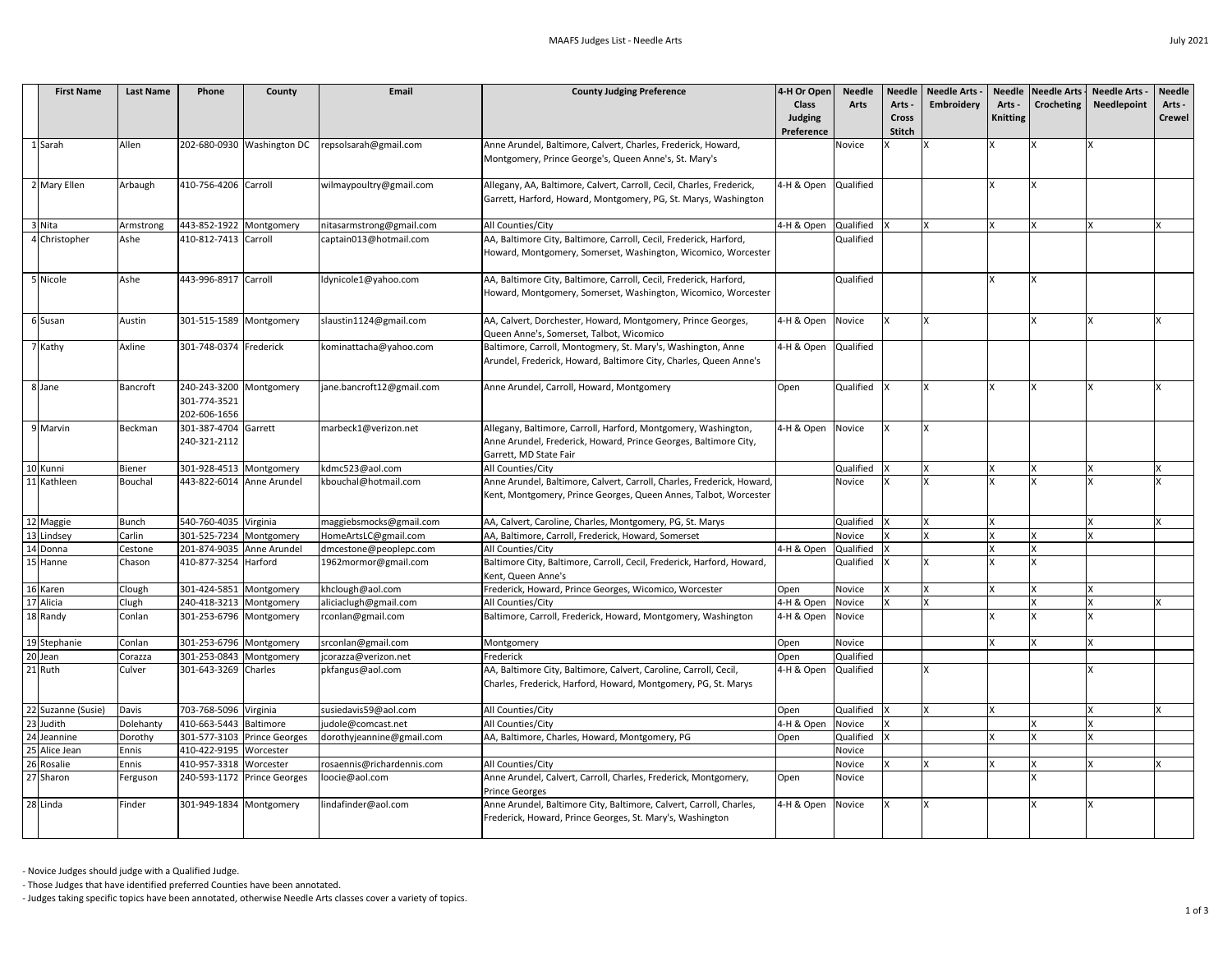| <b>First Name</b> | <b>Last Name</b> | Phone                       | County | Email                        | <b>County Judging Preference</b>                                                                                                 | 4-H Or Open                              | <b>Needle</b> | <b>Needle</b> | <b>Needle Arts -</b> |                 | Needle   Needle Arts   Needle Arts - | Needle        |
|-------------------|------------------|-----------------------------|--------|------------------------------|----------------------------------------------------------------------------------------------------------------------------------|------------------------------------------|---------------|---------------|----------------------|-----------------|--------------------------------------|---------------|
|                   |                  |                             |        |                              |                                                                                                                                  | <b>Class</b>                             | <b>Arts</b>   | Arts -        | Embroidery           | Arts -          | Crocheting   Needlepoint             | Arts -        |
|                   |                  |                             |        |                              |                                                                                                                                  | <b>Judging</b>                           |               | <b>Cross</b>  |                      | <b>Knitting</b> |                                      | <b>Crewel</b> |
|                   |                  |                             |        |                              |                                                                                                                                  | Preference                               |               | <b>Stitch</b> |                      |                 |                                      |               |
| 29 Deborah        | Franklin         | 301-540-3387 Montgomery     |        | CAREYDEB@His.com             | AA, Baltimore City, Baltimore, Calvert, Carroll, Charles, Frederick,                                                             |                                          | Novice        |               |                      |                 |                                      |               |
|                   |                  | 301-461-2309                |        |                              | Howard, Montgomery, PG, St. Mary's                                                                                               |                                          |               |               |                      |                 |                                      |               |
| 30 Bonnie         | Frederick        | 301-972-9677 Montgomery     |        | bonfire828@aol.com           | Carroll, Frederick, Howard, Montgomery, Washington                                                                               |                                          | Qualified  X  |               |                      |                 |                                      |               |
| 31 Dana           | Geddes           | 703-475-8354 Montgomery     |        | Dana.Geddes@icloud.com       | AA, Baltimore City, Baltimore, Howard, Montgomery                                                                                | Open                                     | Qualified     |               |                      |                 |                                      |               |
| 32 Amy            | Gilley           | 301-675-0470 Delaware       |        | sonoran999@yahoo.com         |                                                                                                                                  |                                          | Qualified     |               |                      |                 |                                      |               |
| 33 Judy           | Hackett          | 317-457-0357 Montgomery     |        | hackett.judy@gmail.com       | Anne Arundel, Baltimore City, Baltimore, Calvert, Carroll, Frederick,<br>Harford, Howard, Montgomery, Prince Georges, St. Mary's | Open                                     | Qualified  X  |               |                      |                 |                                      |               |
| 34 Donna          | Hoffman          | 410-303-7325 West Virginia  |        |                              | All Counties/City                                                                                                                |                                          | Novice        |               |                      |                 |                                      |               |
| 35 Betty Mason    | Holley           | 301-475-9271 St. Marys      |        | donnaanddoug@cs.com          | All Counties/City except St. Mary's                                                                                              | Open<br>4-H & Open                       | Qualified     |               |                      |                 |                                      |               |
| 36 Cecelia Ann    | Holley           | 301-475-9271 St. Marys      |        |                              | All Counties/City except St. Mary's                                                                                              | 4-H & Open                               | Qualified     |               |                      |                 |                                      |               |
| 37 Linda          | Hynen            | 301-416-2974 Washington     |        |                              | Baltimore, Carroll, Montgomery, Washington, Anne Arundel,                                                                        | 4-H & Open                               | Qualified     |               |                      |                 |                                      |               |
|                   |                  |                             |        |                              | Frederick, Howard                                                                                                                |                                          |               |               |                      |                 |                                      |               |
| 38 Doris          | Jenkins          | 410-795-3008 Carroll        |        |                              | AA, Baltimore, Calvert, Carroll, Frederick, Howard, Montgomery, PG,                                                              |                                          | Qualified     |               |                      |                 |                                      |               |
|                   |                  |                             |        |                              | St. Mary's                                                                                                                       |                                          |               |               |                      |                 |                                      |               |
| 39 Emily          | Kendall          | 443-506-7375 Howard         |        | emily@emilykendall.com       | All Counties/City                                                                                                                | 4-H & Open                               | Novice        |               |                      |                 |                                      |               |
| 40 Sandra         | Kendall          | 304-689-7776 Howard         |        | sandy@kendallhardware.com    | All Counties/City                                                                                                                | 4-H & Open                               | Qualified     |               |                      |                 |                                      |               |
| 41 Nancy          | Klein-Steen      | 717-632-0601 Hanover, PA    |        | kleingn1941@yahoo.com        | All Counties/City                                                                                                                | 4-H & Open                               | Qualified     |               |                      |                 |                                      |               |
| 42 Mary Jane      | Knode            | 410-923-2672 Anne Arundel   |        | mjknode@hotmail.com          | Anne Arundel, Baltimore, Calvert, Carroll, Charles, Frederick, Harford, 4-H & Open                                               |                                          | Qualified     |               |                      |                 |                                      |               |
|                   |                  |                             |        |                              | Howard, Montgomery, PG, St. Marys, Washington                                                                                    |                                          |               |               |                      |                 |                                      |               |
| 43 Carolyn        | Kulp             | 410-465-2485 Howard         |        | crf_kulp@comcast.net         | Anne Arundel, Baltimore, Calvert, Carroll, Cecil, Frederick, Harford,                                                            | 4-H & Open Qualified  X                  |               |               |                      |                 |                                      |               |
|                   |                  |                             |        |                              | Kent, Montgomery, Prince George's, Queen Annes, Washington                                                                       |                                          |               |               |                      |                 |                                      |               |
|                   |                  |                             |        |                              |                                                                                                                                  |                                          |               |               |                      |                 |                                      |               |
| 44 Jo Anne        | Leatherman       | 301-253-5469 Montgomery     |        | joanneleatherman@hotmail.com |                                                                                                                                  |                                          | Qualified     |               |                      |                 |                                      |               |
| 45 Deborah        | Logsdon          | 301-229-4189 Montgomery     |        | ddlogsdon79@outlook.com      | Allegany, AA, Baltimore City, Baltimore, Calvert, Carroll, Charles,                                                              | Open                                     | Qualified  X  |               |                      |                 |                                      |               |
|                   |                  |                             |        |                              | Frederick, Garrett, Harford, Howard, Montgomery, PG, St. Mary's,                                                                 |                                          |               |               |                      |                 |                                      |               |
|                   |                  |                             |        |                              | Washington                                                                                                                       |                                          |               |               |                      |                 |                                      |               |
| 46 Megan          | McHugh           | 301-651-0435 Montgomery     |        | meganmch@gmail.com           | AA, Baltimore City, Baltimore, Calvert, Carroll, Charles, Frederick,                                                             | $4-H$ & Open $\alpha$ Qualified $\alpha$ |               |               |                      |                 |                                      |               |
|                   |                  |                             |        |                              | Harford, Howard, PG, St. Mary's, Washington                                                                                      |                                          |               |               |                      |                 |                                      |               |
| 47 Nancy          | McKenzie         | 717-420-2495 PA             |        | mckenzienancy@comcast.net    | Allegany, AA, Baltimore City, Baltimore, Calvert, Carroll, Cecil,                                                                |                                          | Qualified  X  |               |                      |                 |                                      |               |
|                   |                  |                             |        |                              | Charles, Frederick, Garrett, Harford, Howard, Montgomery, PG, St.                                                                |                                          |               |               |                      |                 |                                      |               |
|                   |                  |                             |        |                              | Mary's, Washington                                                                                                               |                                          |               |               |                      |                 |                                      |               |
| 48 Kathy          | McLaughlin       | 301-371-4901 Frederick      |        | vkm1@fred.net                | Carroll, Frederick, Howard, Montgomery, Washington                                                                               |                                          | Qualified  X  |               |                      |                 |                                      |               |
|                   |                  | 240-315-3054                |        |                              |                                                                                                                                  |                                          |               |               |                      |                 |                                      |               |
| 49 Joan           | Messinger        | 301-262-5220 Prince Georges |        | joansmessinger@verizon.net   | All Counties/City                                                                                                                |                                          | Qualified     |               |                      |                 |                                      |               |
| 50Theresa         | Morse            | 301-774-3254 Montgomery     |        | tmorse@umd.edu               | Anne Arundel, Baltimore City, Baltimore, Calvert, Carroll, Frederick,                                                            | 4-H & Open                               | Novice        |               |                      |                 |                                      |               |
|                   |                  |                             |        |                              | Howard, Kent, Montgomery, Prince Georges, Queen Annes, St.                                                                       |                                          |               |               |                      |                 |                                      |               |
|                   |                  |                             |        |                              | Marys, Worcester                                                                                                                 |                                          |               |               |                      |                 |                                      |               |
| 51 Nancy          | <b>Norris</b>    | 301-989-3401 Montgomery     |        | NancyLouNorris@gmail.com     | Anne Arundel, Baltimore City, Baltimore, Calvert, Carroll, Charles,                                                              |                                          | Novice        |               |                      |                 |                                      |               |
|                   |                  | 301-434-5760                |        |                              | Frederick, Howard, Montgomery, Prince George's, Queen Anne's, St.                                                                |                                          |               |               |                      |                 |                                      |               |
|                   |                  |                             |        |                              | Mary's, Washington                                                                                                               |                                          |               |               |                      |                 |                                      |               |
| 52 Pearl          | Ober             | 410-561-1098   Baltimore    |        | DennisJeepdude@aol.com       | Baltimore, Calvert, Carroll, Cecil, Charles, Frederick, Harford,<br>Montgomery                                                   | 4-H & Open                               | Qualified  X  |               |                      |                 |                                      |               |
| 53 Nancy          | Ogletree         | 410-861-6258 Carroll        |        | n.ogletree@comcast.net       | All Counties/City                                                                                                                |                                          | Qualified     |               |                      |                 |                                      |               |
| 54 Connie         | Palmer           | 301-662-7180 Frederick      |        | Palmercj3@aol.com            | Allegany, Baltimore, Carroll, Frederick, Harford, Howard,                                                                        |                                          | Qualified     |               |                      |                 |                                      |               |
|                   |                  | 301-639-4668                |        |                              | Montgomery, Washington                                                                                                           |                                          |               |               |                      |                 |                                      |               |
| 55 Michelle       | Palmer           | 301-330-9869 Montgomery     |        | thepalmerpeople@verizon.net  | Allegany, AA, Baltimore City, Baltimore, Calvert, Carroll, Cecil,                                                                | 4-H & Open                               | Qualified X   |               |                      |                 |                                      |               |
|                   |                  |                             |        |                              | Charles, Frederick, Garrett, Harford, Howard, Montgomery, PG, St.                                                                |                                          |               |               |                      |                 |                                      |               |
|                   |                  |                             |        |                              | Mary's, Washington                                                                                                               |                                          |               |               |                      |                 |                                      |               |
| 56 Elaine         | Parry            | 301-253-9686 Montgomery     |        | eparry1864@gmail.com         | Anne Arundel, Carroll, Frederick, Howard, Montgomery, Prince                                                                     | 4-H & Open                               | Novice        |               |                      |                 |                                      |               |
|                   |                  |                             |        |                              | Georges, Washington                                                                                                              |                                          |               |               |                      |                 |                                      |               |

- Novice Judges should judge with a Qualified Judge.

- Those Judges that have identified preferred Counties have been annotated.

- Judges taking specific topics have been annotated, otherwise Needle Arts classes cover a variety of topics.